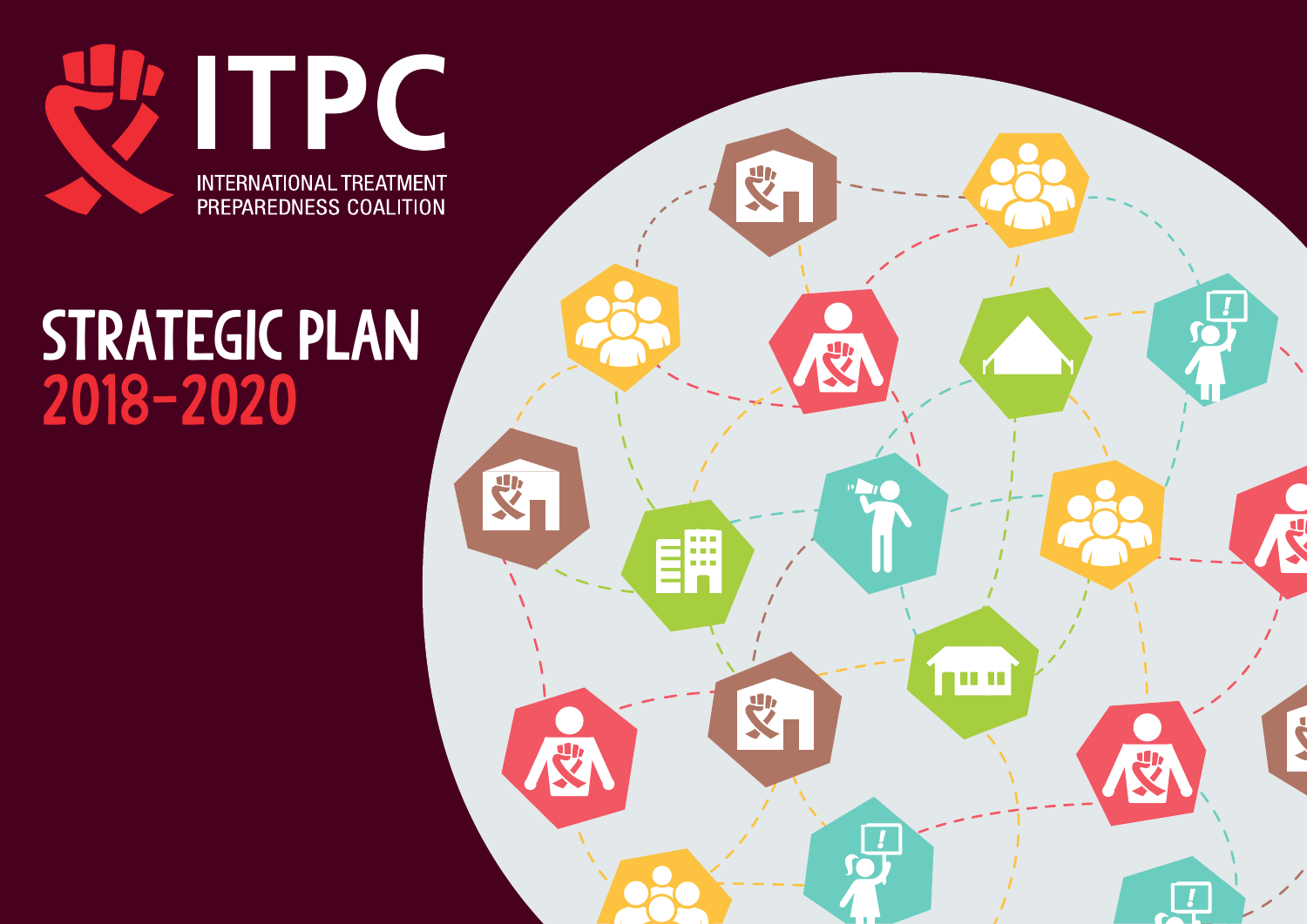## <span id="page-1-0"></span>Our strategic plan 2018-2020

- $\langle \rangle$  WHY WE FIGHT!
- THE CHALLENGES AHEAD 4
- $\odot$  [About ITPC](#page-5-0) 6
- **EXAMPLE AND STRATEGIES 10**

**CONTACT US** 

# A WORLD OF BETTER health is not a dream. join us in the fight to make this vision a reality!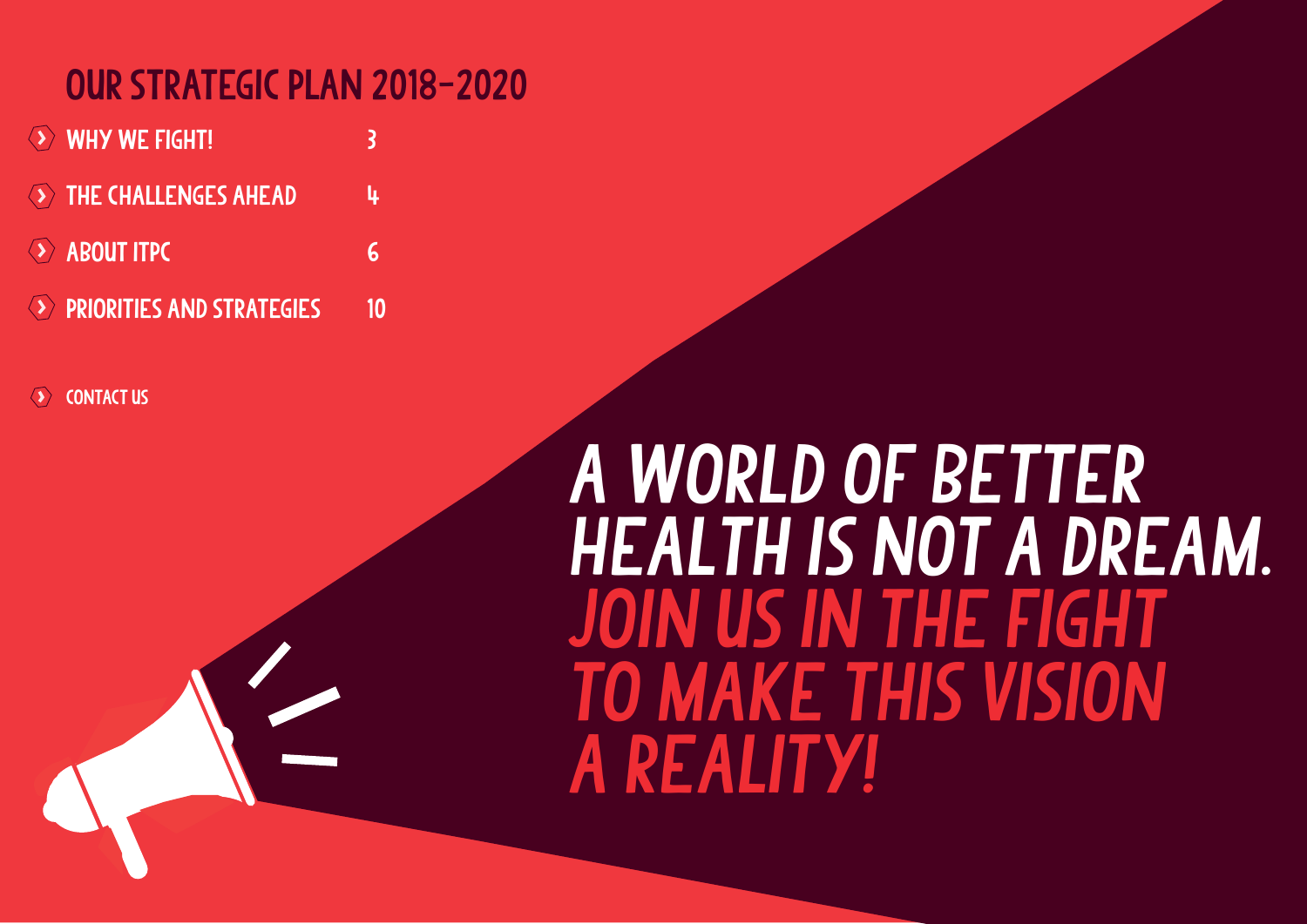# <span id="page-2-1"></span><span id="page-2-0"></span>WHY WE FIGHT!

In 2015, many governments signalled their belief in this vision when they adopted 'Health for All' as one of 17 Sustainable Development Goals and, under the goal of health, endorsed action to end the epidemics of AIDS, tuberculosis and malaria and combat hepatitis and other diseases.

But all of this means nothing unless action is taken to ensure resources, rights, and accountability.

ITPC is a leading global coalition working to mobilise action throughout the world. Our focus on expanding access to HIV treatments and other life-saving medicines has made us a model of excellence in direct treatment education, informed and vocal advocacy, and national community monitoring of health care access.

ITPC was formed in 2003 by a group of 125 HIV treatment activists from 65 countries at a meeting in Cape Town, South Africa. At that time, no more than 500,000 people had access to HIV treatment. The cost of treatment was over \$10,000 per person per year. Very few entities had the knowledge and capacity for treatment advocacy. Today, more than 21 million people have started HIV treatment. In the world's poorest countries, the cost of effective treatment has been reduced to less than \$100 per

<span id="page-2-2"></span>person per year. Today, thousands of advocates have made broader access to better treatment a fundamental goal of their work.

Moving forward, ITPC will continue to invest in the key driver of past successes: the energy, skills, and informed action of people living with HIV working together for equity in medicines and health.

Through this strategic plan, ITPC recommits to:

- $\triangledown$  increase the availability and affordability of essential medicines, with particular focus on access to life-saving medicines for HIV, TB, viral hepatitis, and other illnesses;
- $\vee$  educate and train people to demand the health services they need;
- $\vee$  expand community-based health care monitoring and advocacy; and
- $\triangleright$  hold governments, donors and other authorities accountable to human rights and public health.

No one organization or sector can improve the health and political systems. This is a critical moment in history for the emergence of a unified global community-led movement of activists who can change systems and make them work for us all.

As ITPC, we remain committed to that same urgency and solidarity that led us to a united global, regional, national and most importantly grassroots action almost two decades ago. A world of better health is not a dream, join us in the fight to that vision a reality!

If not now, when? If not us…who?

Sincerely,



Solange Baptiste, **Executive Director**



Gregg Gonsalves, **Board Chair**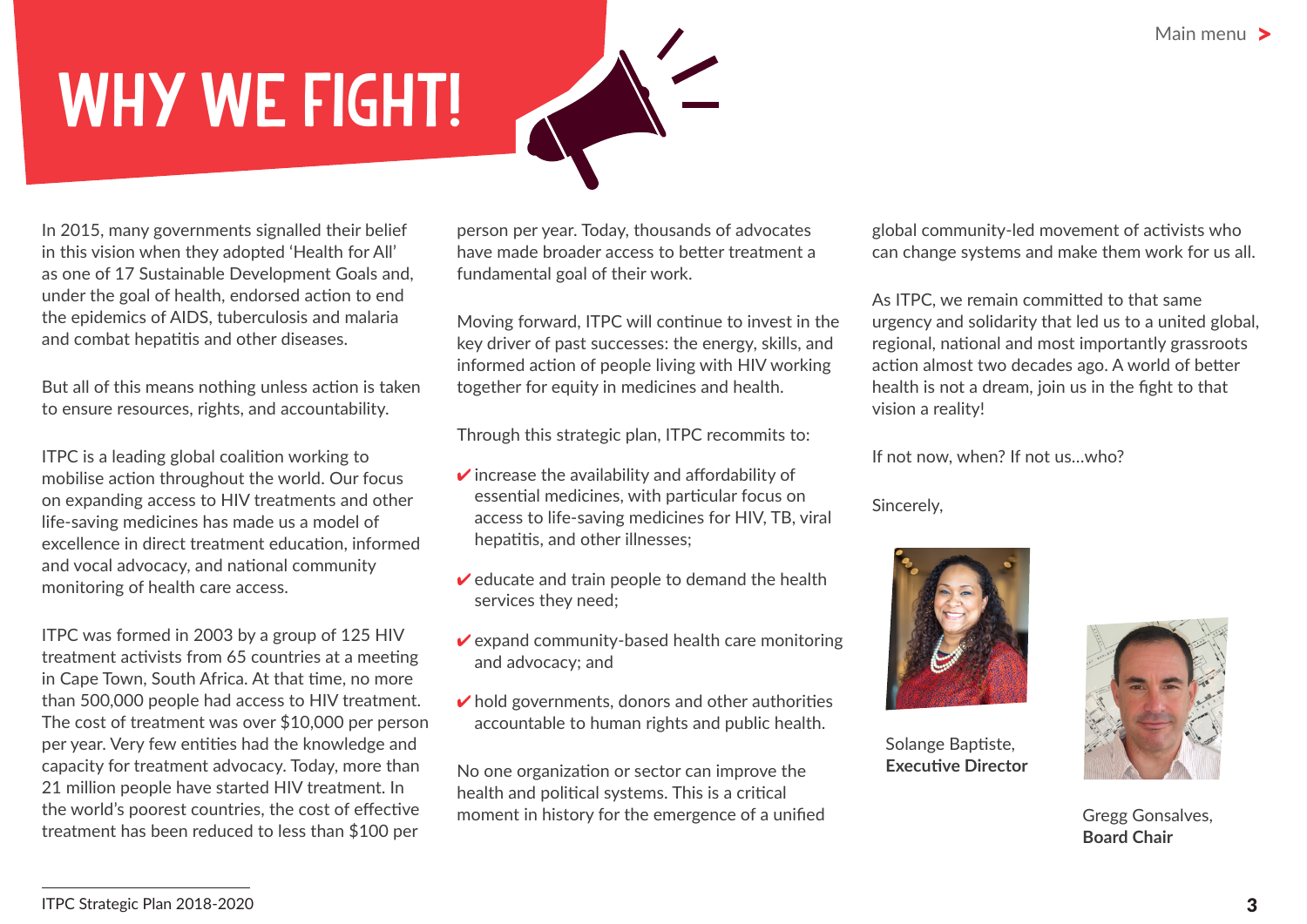## <span id="page-3-1"></span><span id="page-3-0"></span>**MISSION**

To enable people in need to access optimal HIV treatment.

## VISION

Longer, healthier and more fulfilling lives for people living with HIV, their families and their communities.

## VALUES

ITPC's work is guided by our understanding that access to HIV treatment is a human right.

#### Our values:

- Communities are at the center of the response.
- There is equity in treatment access.
- We work together in solidarity as a global movement.
- We are transparent about our finances and how we work.
- We are accountable to those we serve.

ITPC Strategic Plan 2018-2020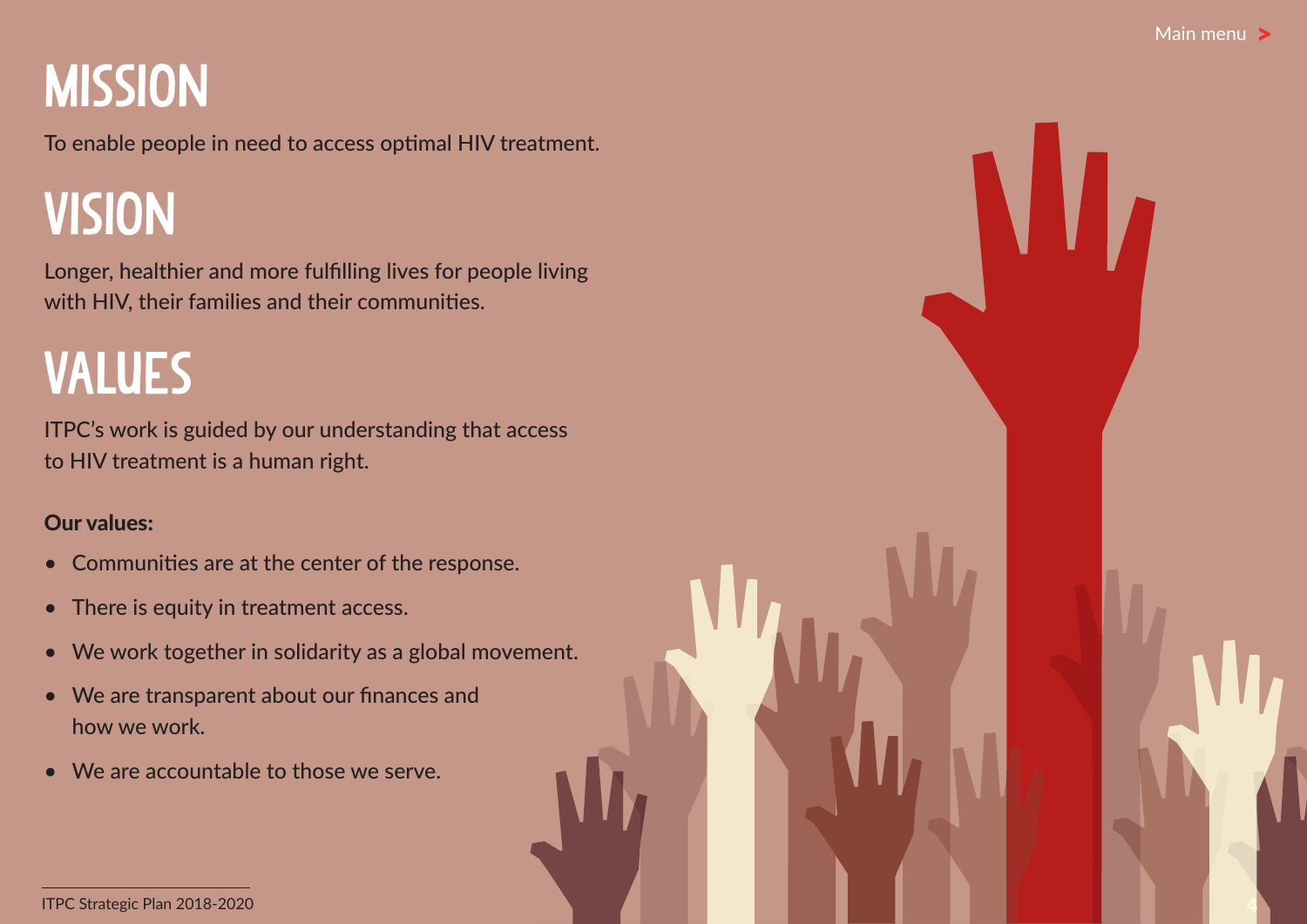## <span id="page-4-0"></span>The challenges ahead

Since 2003, the world has seen impressive advances in HIV treatment access. But the job is nowhere near done. People living with HIV and other major diseases continue face the same challenges in accessing life-saving medicines.

#### WIDENING TREATMENT GAP

Many effective medicines have been developed in recent years to treat and prevent leading causes of death, including HIV, TB, and viral hepatitis. Yet most people in the world are not benefitting from these medicines. For example, as of 2016, about 5 million people with active TB did not have access to potentially life-saving medicines, slowing progress against this global epidemic. Approximately 18 million people living with HIV were untreated for HIV. Over 100 million people in low- and middleincome countries were untreated for hepatitis C. Those millions of people, along with their families, friends, and communities need support to mobilise, demand access to treatment, and actively seek out testing and treatment where it can be found.

#### WEAK HEALTH SYSTEMS

Delivering quality health services is a complex task, especially in developing countries where some of greatest needs co-exist with the least human and financial resources. Improvements are hindered by poorly structured systems, mismanagement, corruption and lack of accountability. However, communities can mobilise to monitor the quality of health services and accessibility of health care, and

thereby help governments reform these systems and scale up investments to meet the health needs of marginalised communities.

#### PROFIT OVER HEALTH

The current global system of trade rules and patent monopolies prioritizes profit over public health and welfare. Because of resulting high costs of medicines and health care, public health systems in many developing countries struggle to offer free or affordable medicines. The impact is destructive on the lives of patients' and their families and communities as well as countries' overall economic and social situations. The World Health Organization (WHO) calculates that almost 100 million people in Africa and Asia are pushed into extreme poverty each year, sacrificing food or homes because of catastrophically expensive personal expenses for health care. Communities and international health agencies need to redouble advocacy to governments to reform policies on patents and trade to prioritise health over profits.

#### **CORRUPTION**

Hundreds of millions of people live in countries where laws, rights and equality are not always (if ever) respected or upheld. Their voices often cannot be heard or are ignored or repressed, and few have influence over political and economic decisions that affect their lives. Furthermore, in too many countries, governments are driven by corruption and nationalism to protect their

domestic pharmaceutical industries by restricting their people's access to imports of low-cost medicines and by promoting trade policies that lengthen pharmaceutical patents and reduce generic competition. Those most vulnerable in terms of health access are often those most in need of legal and human rights protections that do not exist. Only through community-based monitoring and advocacy that holds national health programmes accountable to the goal of health for all, will health inequities be addressed and lifethreatening epidemics such as HIV, TB, and viral hepatitis be controlled.

## our commitment

**Through this strategic plan, ITPC recommits to our mission of enabling people in need to access optimal HIV treatment and other life-saving medicines. We will continue to build and support a global activist coalition to confront the challenges ahead and continue to realise progress on the path to health for all.**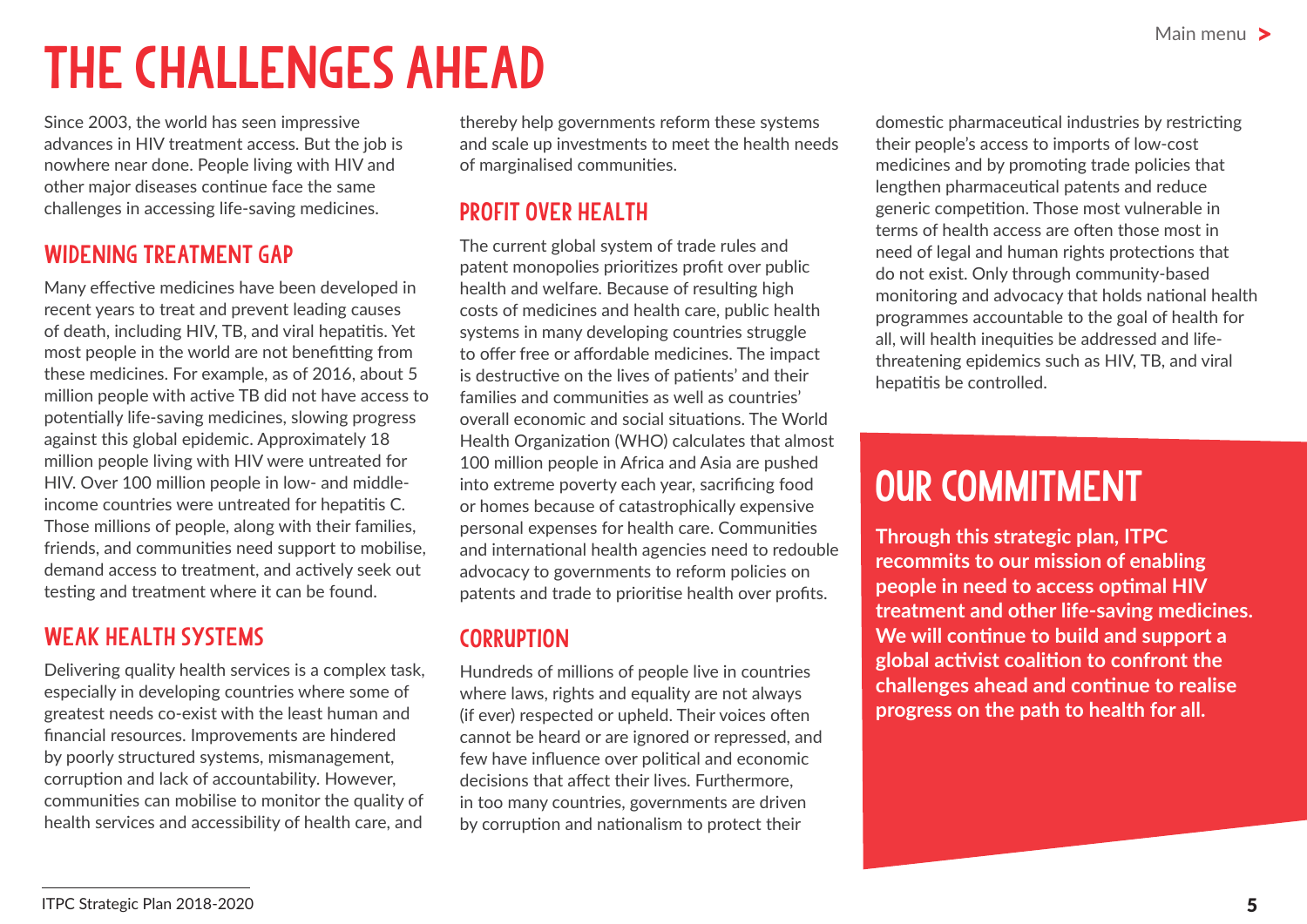## <span id="page-5-1"></span><span id="page-5-0"></span>About ITPC

ITPC was formed in 2003 by a group of 125 HIV treatment activists from 65 countries at a meeting in Cape Town, South Africa. Our mission from the start was to enable people in need to access optimal treatment related to HIV. ITPC is centred on the belief that the fight for HIV treatment remains one of the most significant global health issues of our time, and that activism about HIV has and will continue to provide inspiration, experience, and commitment to achieving health care and human rights for all.

ITPC activists have influenced and shaped HIV policies and programmes as well as decision-making structures that now ensure community voices are part of the discourse. Communities often sit at the table at country level to shape national HIV policies and programmes, are part of regional inter-governmental discussions on HIV and health and have legitimate representation at global level.

ITPC has expanded its work beyond HIV by responding to the health priorities of coalition members and advocating for access to medicines and quality health care for TB, viral hepatitis, and other life-threatening conditions.

Whatever the specific focus or area of interest, community-based activists continue to be at the centre of ITPC's leadership and work. They determine local and national priorities, build the capacity of their peers in areas of health and human development, and link with colleagues elsewhere in a global movement for universal health and rights. ITPC's funding comes from multiple contributors, and thus is not owned or controlled by any single funder or government.

### Approach and **STRUCTURE**

ITPC is organised as an open and flexible coalition that consists of a Global Activist Network and virtual Global Team. The aim is to maintain a highly efficient and effective structure that minimizes operational costs and maximizes flexibility and responsiveness to the needs of the community activists and their communities and organizations. ITPC operates in all of the world's regions and in the world's major languages.

## STronger together

### ITPC operates in all of the world's regions and in the world's major languages.

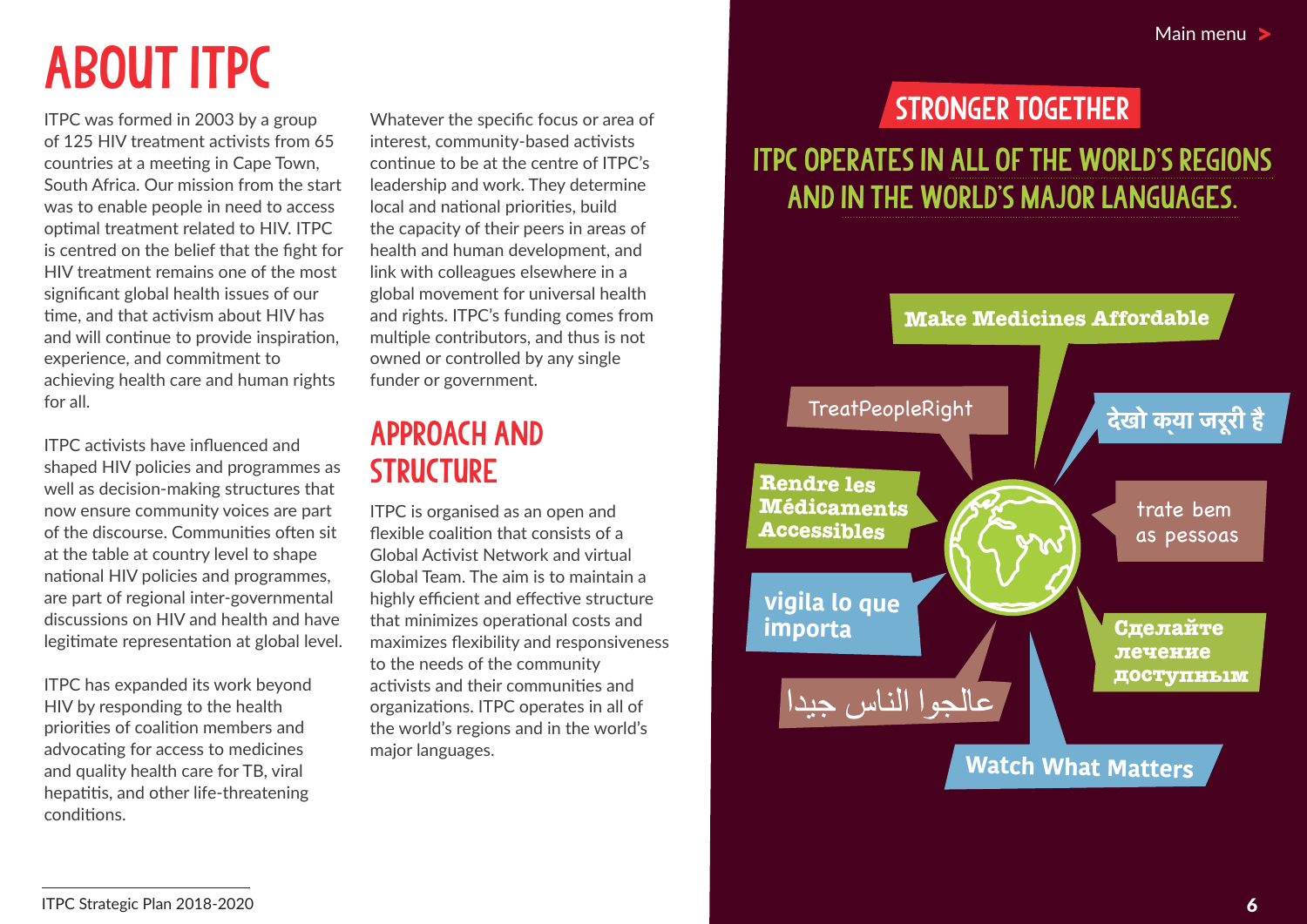



## a global activist [network](#page-1-0)

ITPC's central structure is a Global Activist Network consisting of regional networks, partner organizations, individual treatment activists, and coalitions of key and vulnerable populations.

The Global Activist Network is a dynamic movement, not owned or controlled by any central authority. Instead, it is a movement that invites and fosters the participation and leadership of hundreds of treatment activists through sharing of information, trainings and meetings, and collaborative policy work, monitoring, and advocacy. Within the Global Activist Network, organizations and individual activists undertake the following activities, among others:

- training and mentorship of individual treatment activists;
- support and capacity building of treatment activist groups and organizations;
- support and coordination of community-led monitoring and research, including community observatories;
- support and coordination of community advocacy at local, national, regional and global levels; and
- organising regional and global dialogues to strategise on issues relevant to the ITPC movement.

During 2018-2020, in alignment with our commitment to be an open and adaptable coalition, ITPC will work with and support partner organizations and activists, remain open to new partnerships, and actively seek to develop new partnerships and new activist resources to address urgent health access issues in all regions of the world.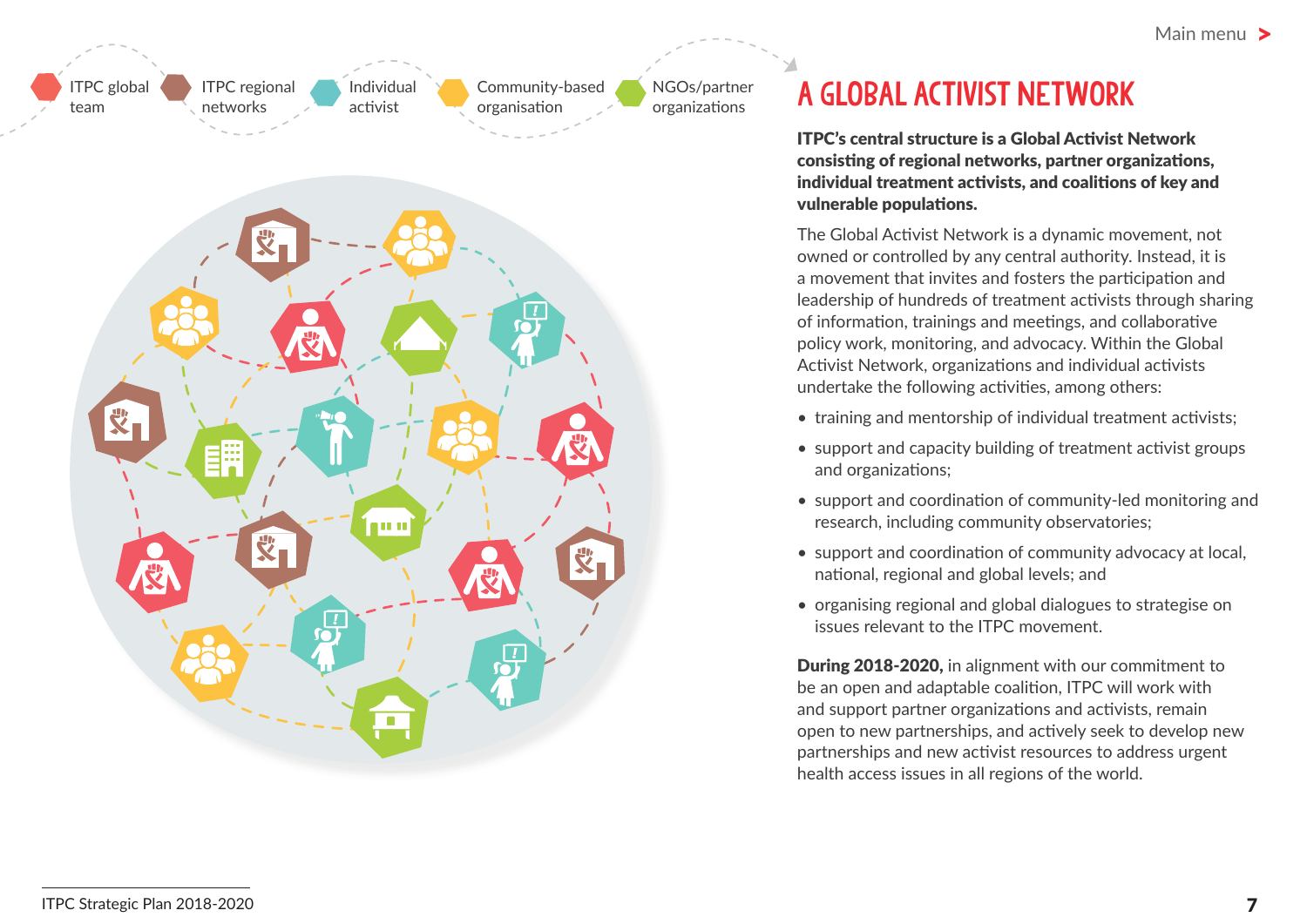### Programme Staff

#### Locations

Botswana, Côte d'Ivoire, Morocco, United States

#### Languages

English, Spanish, Arabic, French, Portuguese, Setswana

#### Regions of expertise

Southern Africa, West Africa, Middle East and North Africa, Eastern Europe, Western Europe, Latin America, Caribbean



## Lead Activist

#### Locations

Côte d'Ivoire, Guatemala, India, Kenya, Morocco, Russia

#### Languages

English, Spanish, Hindi, Urdu, Arabic, Russian, French, Swahili

#### Regions of expertise

Southern Africa, West Africa, Middle East and North Africa, Eastern Europe and Central Asia, Western Europe, Latin America, Caribbean

ITPC's Global Team is a diverse group based primarily in Botswana and South Africa with deep experience and commitment to health and human rights. With an average annual budget of USD 3 million, ITPC provides resourcing, support and guidance for advocacy and programme implementation by the Global Activist Network. Approximately 94 cents of every dollar is used to carry out this work, as ITPC only uses 6% of our funds for operations.

Executive Leadership

South Africa, Botswana, United States

Southern Africa, West Africa, Eastern Europe, Latin America, Caribbean,

Locations

Languages English, French

Regions of expertise

Southeast Asia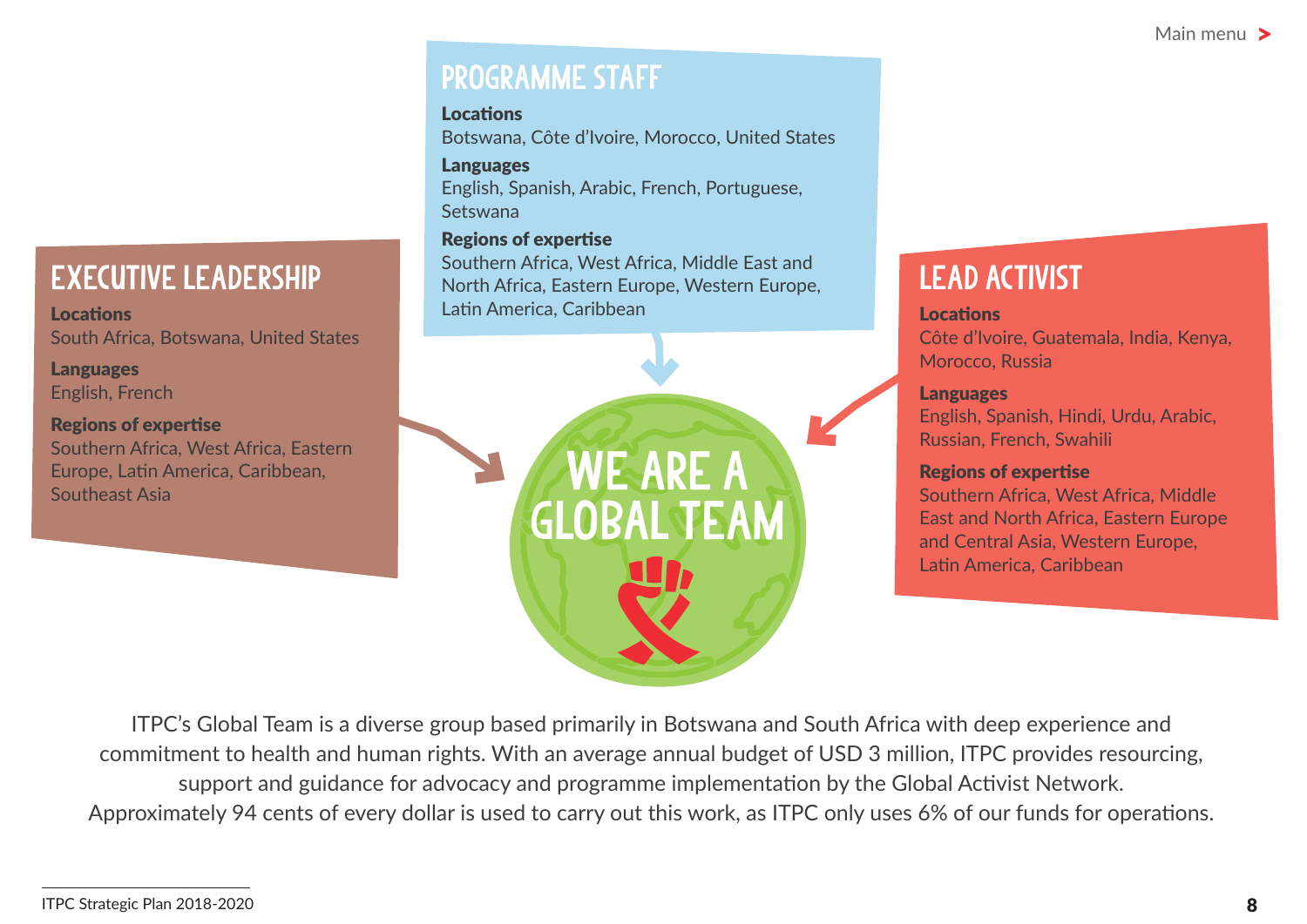## This is a critical moment in history for the emergence of a unified global community-led movement of activists who can change systems and make them WORK FOR US ALL."

Excerpt from our foreword WHY WE FIGHT

## The way we work

ITPC's approach to building on the strategic strengths of the Global Activist Network:

#### $\vee$  ITPC listens to local priorities:

A global network consisting of local organizations and activists allows for individuals and communities to articulate and voice their own local treatment priorities, needs and demands.

#### $\vee$  ITPC shares global information:

A core part of the coalition's work is rapid dissemination of information about global treatment advances, new policies and guidelines, advocacy opportunities, and funding opportunities, all for improved delivery and use of life-saving medicines and health care, along with structural interventions essential for health, including education, economic development and economic and social justice.

#### $\checkmark$  ITPC encourages innovation: Any

participating organization or activist in the global activist network is free to define, recommend, and pursue strategies for action to address long standing and emerging public health problems.

## WHAT WE WILL DO

During 2018-2020, ITPC will continue to build its capacity for strong global coordination, management and support of advocacy, including:

- $\vee$  Improving online systems for advocates to share information and strategies, learn from and support each other, and work together as a global activist coalition.
- $\vee$  Equipping individuals and partner organizations with tools, materials, and content for their work in treatment education and trainings, community monitoring, and advocacy.
- $\vee$  Actively fundraise and manage finances, to provide resources for regional and national efforts throughout the world, and to report back to donors about expenditure and programmatic results.
- $\checkmark$  Conducting in-person site visits and coalition meetings, to provide ongoing training, support, remuneration, accommodation, and recruitment and promotion of people into new levels and types of work to build the human resources that make ITPC the coalition that it is.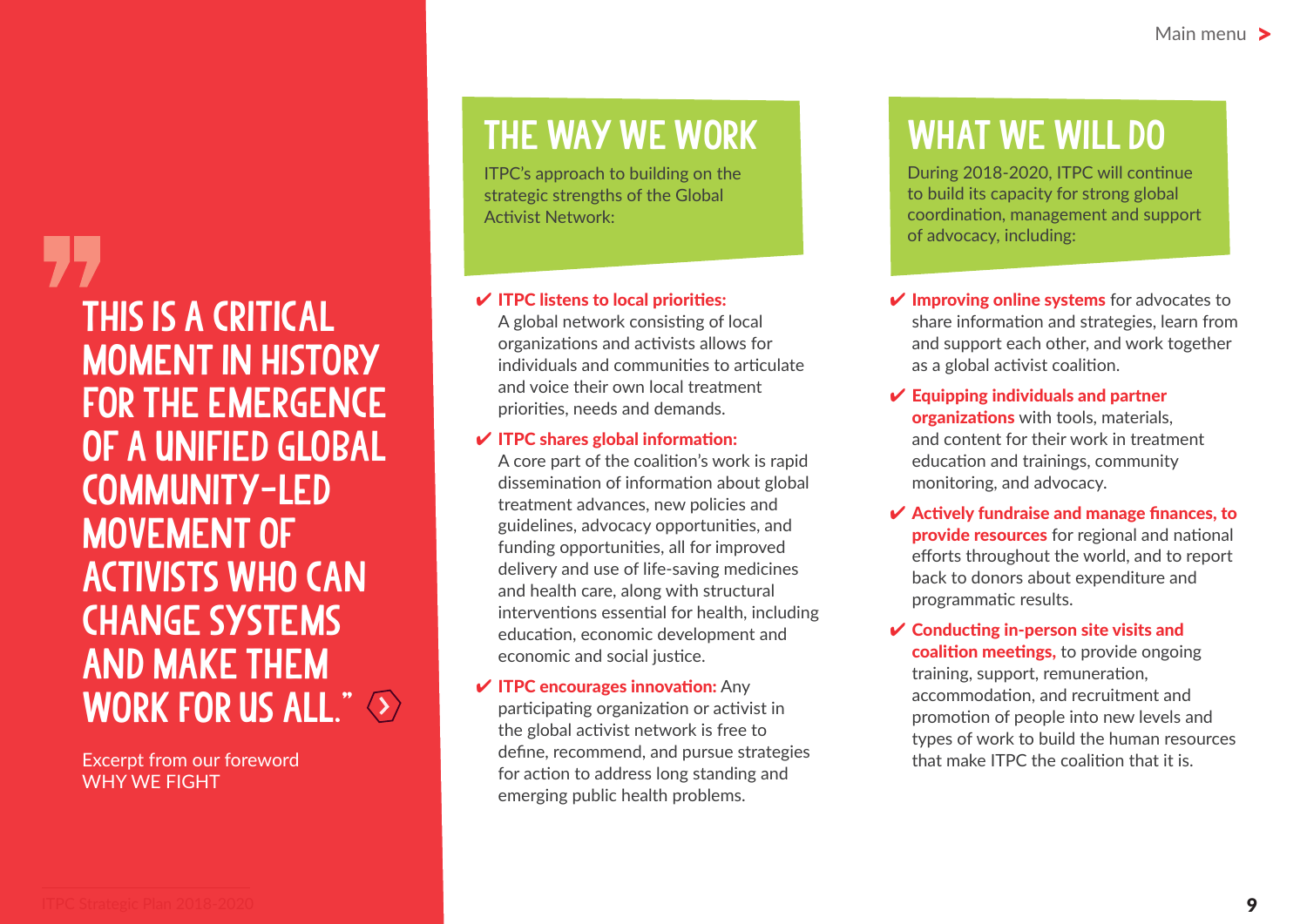[Main menu](#page-1-0) >



## <span id="page-9-1"></span>priorities and strategies

<span id="page-9-0"></span>

#### Activate demand for health

#### #TreatPeopleRight

 ITPC will mobilise people to demand access to life-saving medicines and health care.



### MAKE LIFE-SAVING MEDICINES AVAILABLE AND AFFORDABLE

#### #MakeMedicinesAffordable

ITPC will increase the availability and affordability of life-saving medicines and high-quality health care.



## Hold governments and LEADERS ACCOUNTABLE

#### #WatchWhatMatters

ITPC will support community-level monitoring of access to medicines and mobilise communities to hold governments accountable to ensure this access.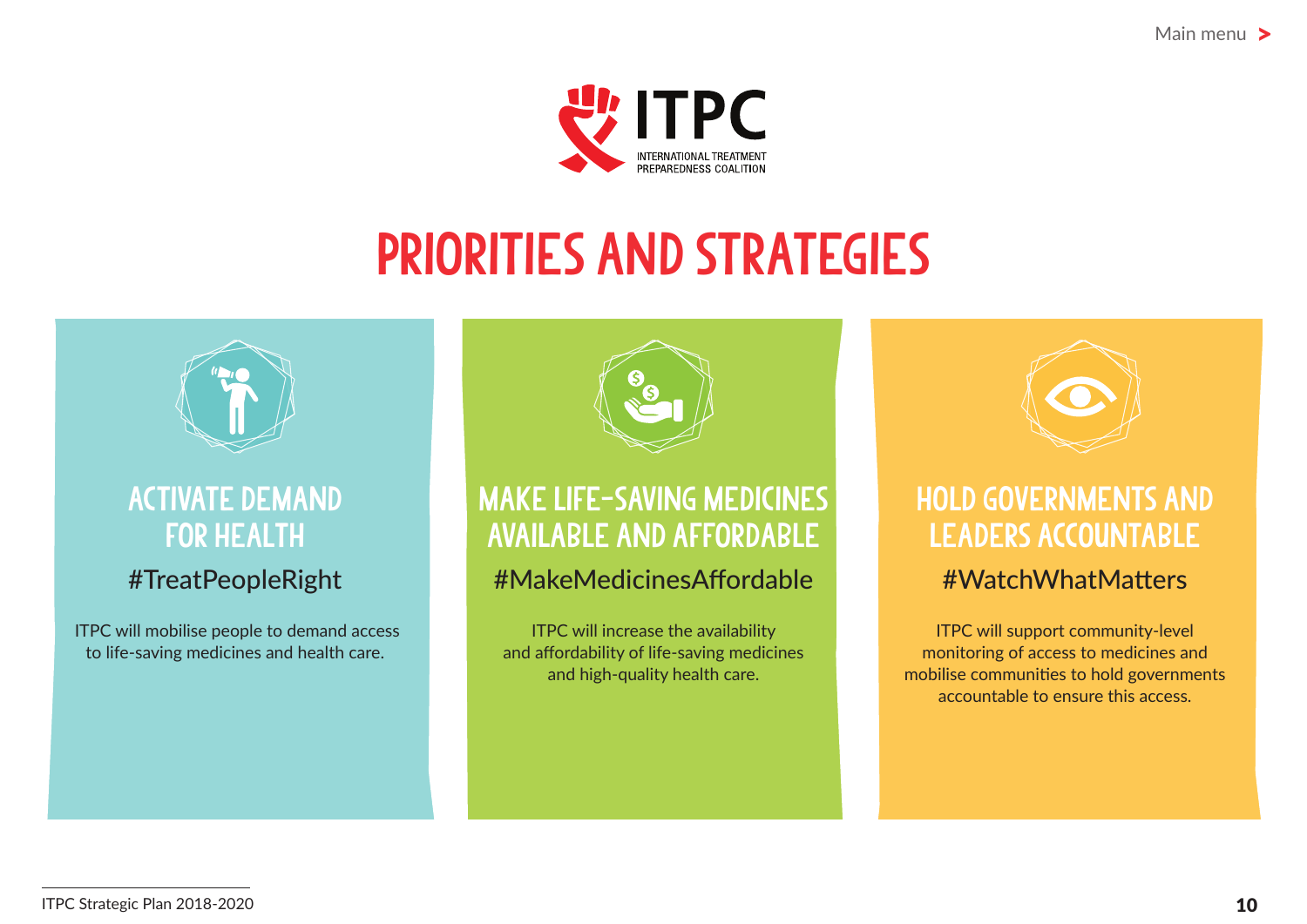<span id="page-10-0"></span>

## 1. Activate demand for health

#TreatPeopleRight

## **STRATEGY**

ITPC will mobilise people to demand access to life-saving medicines and health care.

#### **CONTEXT**

Of more than 38 million people currently living with HIV, slightly over half (nearly 20 million people) had been diagnosed and accessed HIV treatment, but a remaining 18 million people are left without access to treatment.

Of 10.4 million people newly infected with TB each year, including an estimated 600,000 infected with multidrug-resistant or rifampicin-resistant TB (MDR/RR TB), only half (5.2 million people) were diagnosed and treated, and only 22% (130,000) of people with MDR/RR TB were treated, leaving about 5 million people not accessing life-saving medicines for tuberculosis.

Of approximately 150 million people currently living with hepatitis C, only 5% (7 million people) have been diagnosed and fewer than 1% (about 1 million people) have accessed direct acting antiviral (DAA) treatment. Nearly all of those accessing treatment were in high-income countries or in focus countries such as Egypt, leaving over 100 million people in low and middle-income countries untreated for hepatitis C.

Despite the development of effective medicines to treat and prevent the world's leading causes of death, including HIV, TB and hepatitis C, most people in the world are not accessing or benefitting from these medicines. The current global health effort does not focus sufficiently on community mobilization for health, and instead is largely provider-focused and donor-driven. International health funding is provided primarily to national

governments that are often plagued by competing health priorities, mismanagement and low accountability. Furthermore, most governments are politically unable or unwilling to invest in the health of marginalised communities. Only community mobilization within countries can bring change to these health systems and delivery of health.

#### Progress in global health requires mobilization of people's demand for health.

When people become informed of health threats and know of their options and possibilities for testing, treatment, and health care to prevent and treat potential causes of illness, they can start to seek out those health services.

When communities become informed about testing and treatment, people are more likely to support each other in identifying risk, accessing services, adhering to treatments, and achieving better health outcomes.

When patients and community activists mobilise in support community-based education, testing, and treatment adherence, and help people link to local clinics and health services.

When patients and communities advocate, they can successfully challenge barriers to health, including poverty, illiteracy, gender inequality, social stigma and discrimination, and criminalization.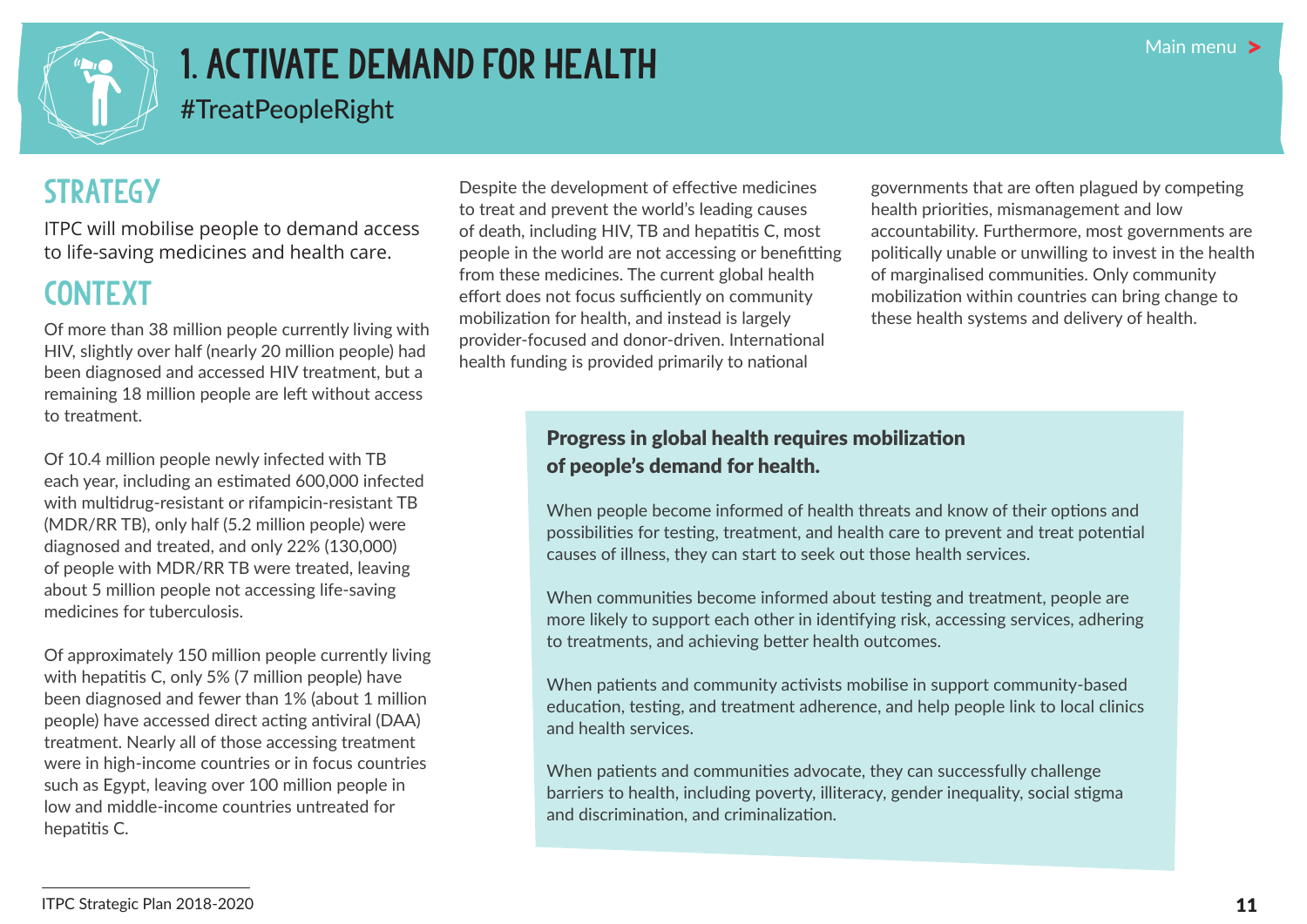#### WIDENING TREATMENT GAP



## ITPC's role

For the past fifteen years, ITPC has succeeded in building capacity of communities in every region of the world to identify and address long-standing and emerging public health problems. Working closely with a global network of activists that includes coalitions of key and vulnerable populations, ITPC provides treatment information and education to encourage people most at risk to seek testing, optimal treatment and quality health care.

- **ITPC focuses on building knowledge and capacity through treatment education on HIV, TB, viral hepatitis**, and other life-threatening conditions. We also link this access to structural inequalities, including inequality related to poverty, gender, race/ethnicity, language, religious, national original and citizenship. ITPC has experience in supporting people to use their newly-developed treatment literacy in helping to develop innovative health service delivery models that engage key populations as providers and educators, to advocate for service scale up and replication, and to advocate for structural changes related to education, economic development, and social justice.
- **ITPC supports communities to define their own priorities.** Individuals, families and communities best know their own health needs and how to address them. ITPC works with people in communities at high risk for HIV, TB, viral hepatitis, or other life-threatening conditions

to determine their priorities for health access and to develop strategies to achieve that access. Members of the ITPC coalition have pioneered community-based treatment education approaches designed to de-mystify treatment using community-appropriate, non-technical language and training methodologies.

• **ITPC supports key populations to work for treatment access for all:** All people living with or at high risk of contracting HIV, TB, viral hepatitis, or other life-threatening conditions have a right to access treatment. This includes key populations for HIV, TB and viral hepatitis, such as sex workers, LGBTI people, people who use drugs, women and girls, migrants, adolescents and young people, and prisoners.

It is this unique combination of health education and human rights and advocacy training that has made the treatment access movement so effective. ITPC will to adapt and refine these methods so that they are applicable to the future challenges of sustaining treatment over the long-term.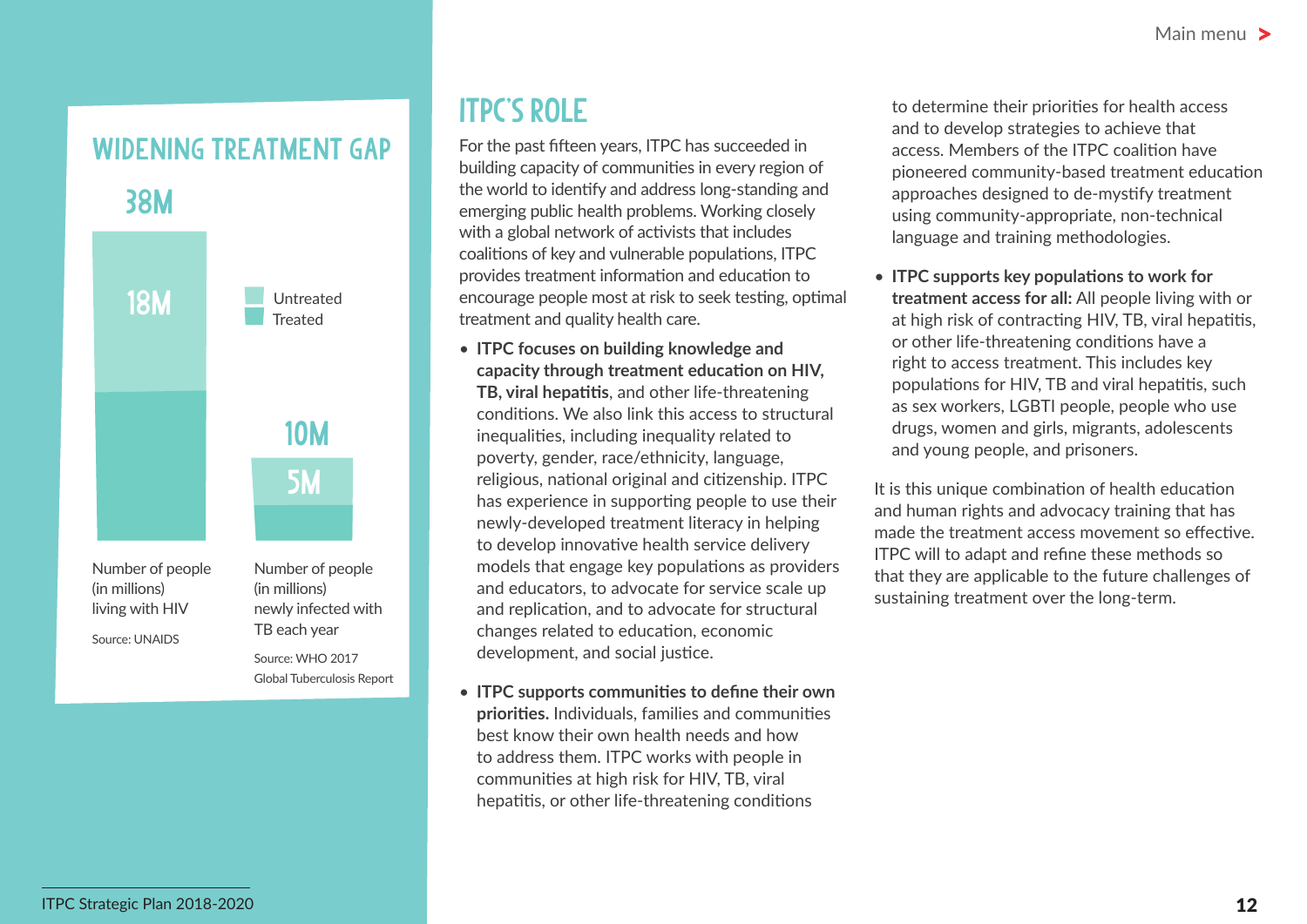### WHAT WE WILL DO

ITPC will support a global activist network, consisting of partner organizations, individual treatment activists, and coalitions of key and vulnerable populations, that will support treatment information, education, and advocacy. ITPC's global team will:

#### ACTION

Maintain up-to-date online information about treatment access and communicate about life-saving medicines through print, digital, and broadcast media in at least five languages.

Develop treatment education curricula and organise treatment educations trainings and workshops to engage people in every region of the world.

Facilitate partnerships across health and rights issues and across regions of the world to strengthen treatment information and education.

### RESULTS

Treatment access information is available and updated quarterly about medicines and options for testing, prevention, treatment and health care for HIV, TB, viral hepatitis, and other lifethreatening conditions.

**Online activist dialogue** is facilitated through online tools (including listservs and social media groups) about treatment information and education needs, priorities, and strategies, with a focus on HIV, TB, and viral hepatitis.

ITPC will continue to invest in the key driver of past successes: the energy, skills, and informed action of people living WITH HIV WORKING together for [equity in medicines](#page-2-2)  AND HEALTH."

Excerpt from our foreword WHY WE FIGHT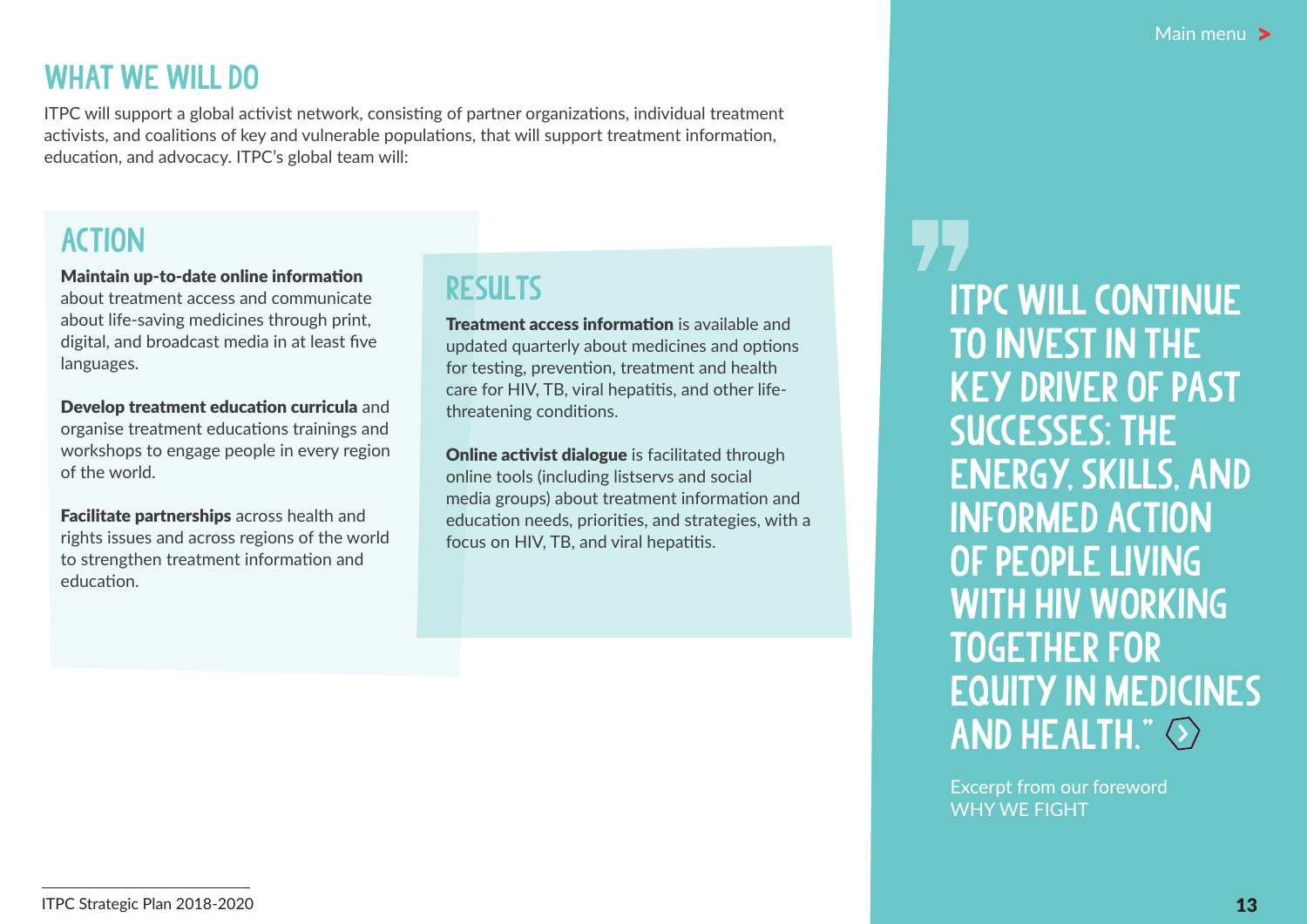<span id="page-13-0"></span>

## 2. Increase availability and affordability of life-saving medicines

#MakeMedicinesAffordable

### **STRATEGY**

ITPC will work to increase the availability and affordability of life-saving medicines and high-quality health care.

### **CONTEXT**

An increasing proportion of the world's health challenges, including cardiovascular disease, cancers, diabetes and hypertension, requires medicines that are currently priced beyond the reach of the average person. Even for infectious diseases such as HIV, hepatitis, and tuberculosis, for which medicines are procured or subsidised in many low-income countries, newer medicines used for treatment and prevention are still too expensive for most of the world.

#### AVAILABLE BUT NOT AFFORDABLE

- Antivirals HIV: Raltegravir, Darunavir, Dolutegravir PrEP: Tenofovir/Emetricitabile HBV: Tenofovir HCV: Sofosbuvir, Ledipasvir, Daclatasvir
- Antibiotics MDR-TB: Bedaquiline and Delamanid
- Diagnostics Viral load testing HIV drug resistance testing

A primary barrier to affordable medicines and health care is a global system of trade agreements and patent systems that prioritizes profit over public health and welfare. The countries of North America and Western Europe, as leading exporters of medicines and other pharmaceutical products, routinely and coercively protect their domestic corporate interests at the expense of millions of lives.

Worst affected are people living with HIV in highly unequal societies. Throughout the world, even in countries that are considered "high-income" or "middle-income" in Africa, Asia, Europe, Latin America, North America, Eastern Europe and the Middle East, the poorest and most marginalised communities cannot afford health care. In too many of these countries, pharmaceutical companies work to maximise extraction of profits, while national governments are paid, coerced, or inclined to look the other way.

Because of high costs of medicines and health care, the World Health Organisation calculates that almost 100 million people in Africa and Asia are pushed into extreme poverty each year, sacrificing food or homes because of catastrophically expensive personal expenses for health care. This is unnecessary. The world has many producers of medicines, schools to train health care providers, and the means to fund and deliver health services

and supplies where needed. What is lacking is commitment to elevating lives over profit in policies for access to medicines and services.

## ITPC's role

ITPC is a global coalition of activists with experience in developing regional and national strategies to challenge harmful trade agreements and patent laws based on the real-life consequences for communities affected by HIV, TB, viral hepatitis, and other life-threatening health issues.

• **ITPC mobilises activists in every region of the world.** Every country is affected differently by international trade, patent laws, and accessibility of life-saving medicines and health care. Through trainings, mentorship and organizational support, ITPC helps local activists to monitor market and patent information, identify access barriers, develop targeted advocacy strategies most appropriate to their country's context, and then implement targeted interventions and organise others for informed vocal campaigns for treatment access. Since our creation in 2003, ITPC has fostered an entire generation of activists who are speaking out for quality medicine and health care for all.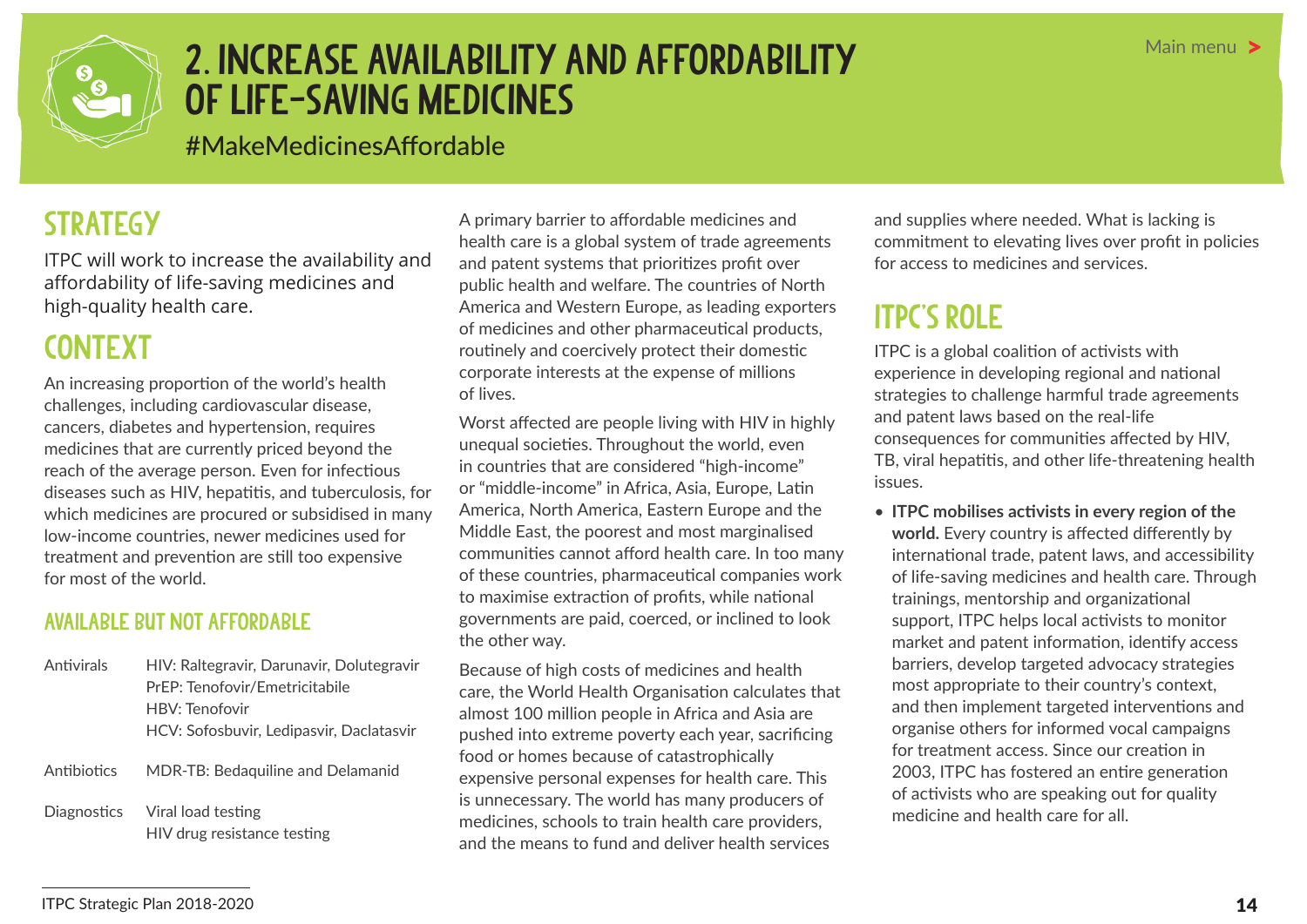• **ITPC advocates across multiple regions of the world and on multiple access issues:** ITPC works globally and has an ability to share national and regional strategies toward a global movement for health and rights. ITPC was founded with a focus on HIV, and our core expertise and commitment are the health of people living with HIV. But our focus has always included accessibility of treatment for TB, viral hepatitis, and other health issues faced by communities affected by HIV, and we believe that our experience, expertise, and advocacy strategies are applicable and essential to broader health. Achieving access to treatment in one community is not sufficient while other communities are in need. ITPC advocates for optimal treatment for all, meaning the most effective drug combinations and low-cost technologically-appropriate diagnostics, including newer and less toxic drugs that are largely unavailable in poor communities in the Global South.

### WHAT WE WILL DO

ITPC will increase access to life-saving medicines and health care through targeted national and regional policy work and advocacy, and mobilization of organizations and communities throughout the world. ITPC's global team will:s

## ACTION

At a national level in at least 10 middleincome countries, develop policies and advocacy plans to promote access to affordable medicines and health care.

At a national level in at least 10 middleincome countries, promote community understanding and engagement in legislative advocacy and strategic litigation to challenge trade and intellectual property-related barriers to access to treatment, and facilitate budget advocacy to increase domestic investment for health.

Organise and support regional coalitions to remove trade-related barriers to medicines and diagnostics, and to support advocates working at a national level.

Convene coalitions to prioritise access to affordable medicines and patient-centred and human rights-based health care.

#### **RESULTS**

Improved laws, policies, and policy enforcement will be proposed to increase access to optimal treatment and related services for all, especially for HIV, TB, viral hepatitis, and other lifethreatening conditions.

Increased community advocacy for access to optimal treatment and related services for all.

Improved quality of patent examination by national offices.

Improved government policies on international trade and intellectual property related to lifesaving and cost-efficient medicines

Strategic partnerships and collaborations that result in robust joint advocacy initiatives on issues related to treatment access.

On-line activist dialogue is facilitated in at least five languages about treatment access needs, priorities, and strategies, with a focus on HIV, TB, and viral hepatitis.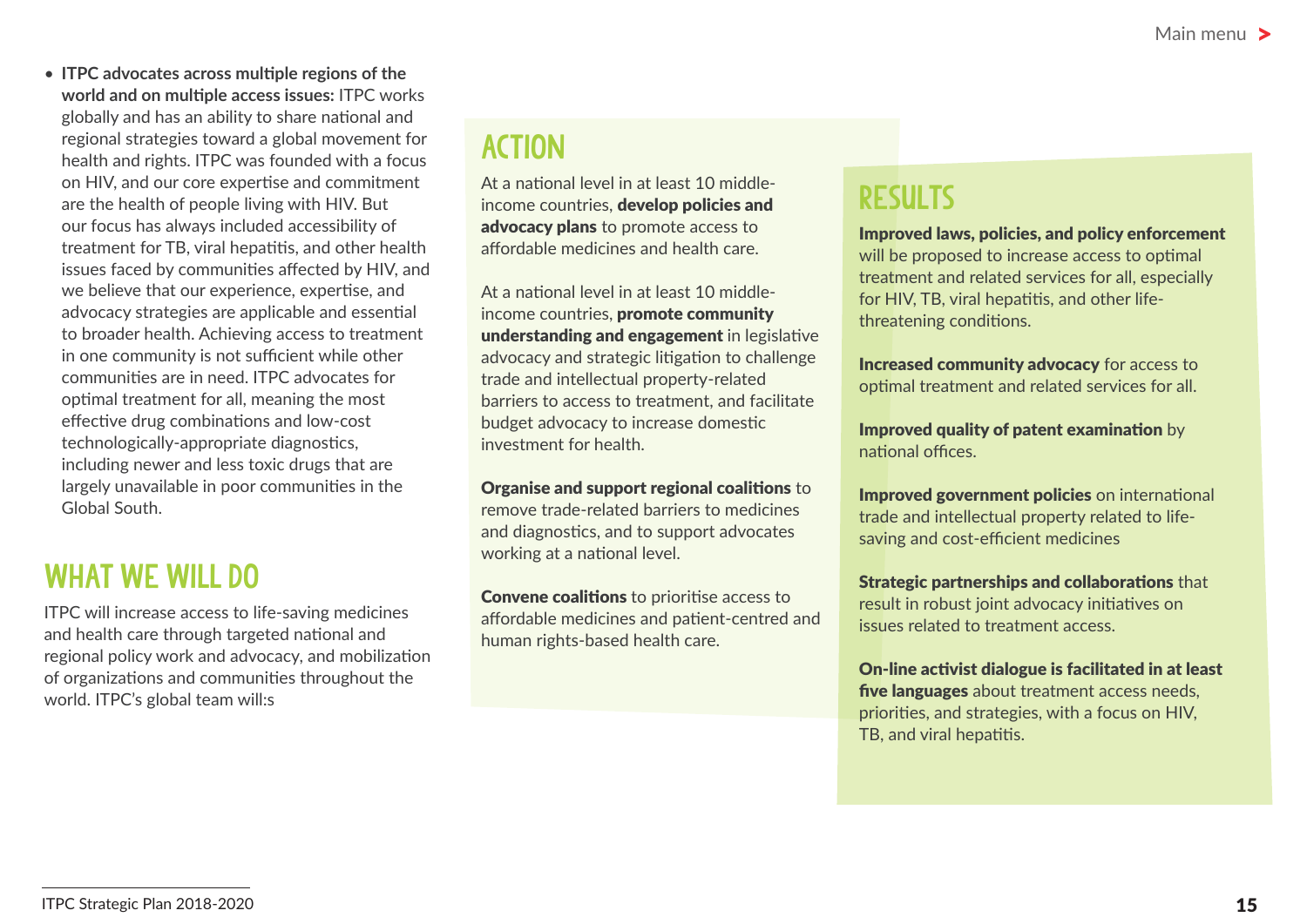<span id="page-15-0"></span>

## 3. Hold governments and leaders accountable

#WatchWhatMatters

### **STRATEGY**

ITPC will support community-level monitoring of access to medicines and mobilise communities to hold governments accountable to ensure this access.

#### **CONTEXT**

Most of the world's people live in countries and communities where political and economic power is held by an elite few, in which laws, rights and equality are not respected or protected, and most have little influence over political and economic decisions that affect their lives. Only a small fraction of the world can be said to live in countries that are highly equal, participatory and held accountable to public interests.

International programmes that rely only on national health systems will never reach the poorest and most marginalised unless there is domestic political will for government spending and monitoring to achieve universal access, combat corruption, and enforce rule of law. Donor-driven international funding initiatives and vertically-siloed health programmes are not capable of creating this political will. As a result, without communitybased monitoring and advocacy to hold health programmes accountable to the goal of health for all, health inequities will persist, and life-threatening epidemics of HIV, TB, and viral hepatitis will never be controlled.

Collection of data and evidence about communitylevel experience of health care is crucial to informing health system managers and policy makers about how to improve health delivery. Activists can be trained and mentored to survey patients and investigate health services to document the availability, accessibility, costs and affordability, and competency of services. Using this data, health system managers can target their efforts to increase quality and efficiency, reduce corruption and redirect cost savings toward the highest quality medicines, technologies and services.

## ITPC's role

ITPC is a global organization with experience in supporting independent community-level monitoring of treatment access and organising communities to advocate and hold their governments accountable to improving that access. ITPC has also been a leading advocacy voice arguing for attention by global health funders to the plight of the poor and marginalised in middle-income countries. ITPC activists work collaboratively with many government health ministries to develop solutions which allows ITPC to provide information, training, and monitoring across all sectors. In 2015, ITPC formalised a new form of communitybased monitoring called community treatment observatories (CTOs) in West and Central Africa and Latin America. Designed by activists within each country, these observatories have documented the performance of health service providers, exposed contradictions between provider claims and patient experience, developed recommendations for remediation, and have mobilised coalitions to push for change.

During the past two years, ITPC has used a **#WatchWhatMatters** social media strategy to support global advocacy, designed so that a global network of activists can draw attention to timely and targeted policy issues and potential advocacy strategies. This has helped a decentralised global activist network to act quickly and in targeted ways to achieve change.

ITPC's approach of building capacity of communitybased activists to generate data and use that data to advocate with their own governments and health systems has several strengths:

• **ITPC demonstrates that community-level research is cost-effective and is scalable and sustainable.** Many internationally-funded health programmes have not been sustained when international funding ended because local governments and communities weren't involved or prepared to sustain them.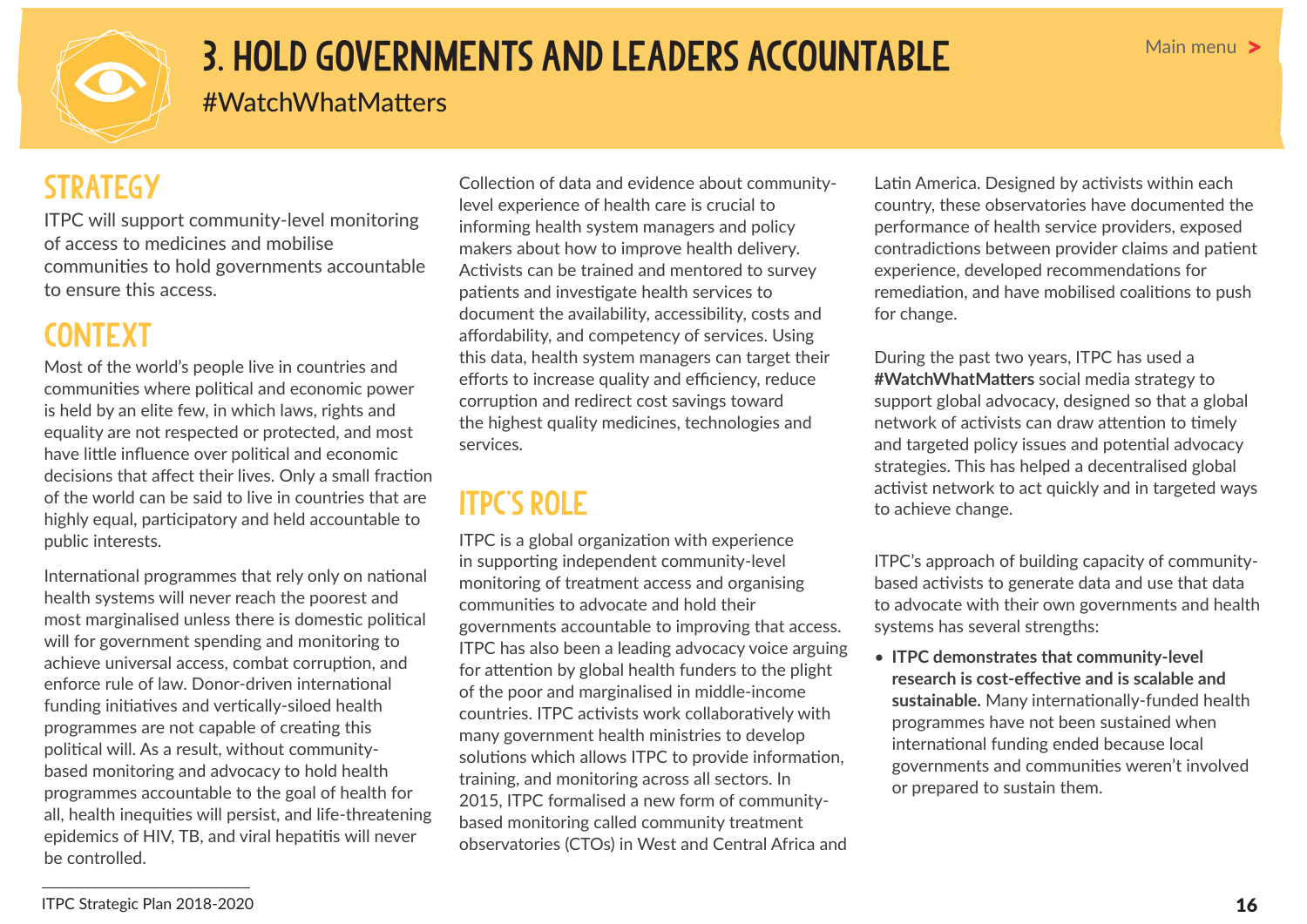- **ITPC combines national monitoring and advocacy efforts with regional compilation, reporting and advocacy,** which amplifies the voices and impact of people in each country. Real-time data collected by communities themselves is a powerful tool to get the attention of policy makers and public opinion leaders. Health system managers are able to use community-generated data to ensure a competent health workforce, reduce instances of misspending and corruption, and improve the effectiveness and efficiency of health spending.
- **ITPC supports and integrates advocacy across multiple fields of expertise,** including patient health literacy, health service quality and competency, protocols for adoption of new medicines and technologies, medicine procurement and supply chain management, human rights monitoring and reporting, and international trade and intellectual property laws and policies.

## Community treatment observatories (CTOs)

#### WHY CTO<sub>S</sub> ARE important

Community-level collection of data and evidence captures patient experience of health care

Research is independent of government and donors

Community-based research is cost-effective, highly scalable, and builds durable skills and experience

#### WHAT CTO<sub>S</sub> DO

Patient surveys and investigation of health services to collect data and evidence about:

- Community-level knowledge of health and health care
- Disease outbreaks and other emerging health issues
- Availability, accessibility, costs and affordability, and competency of health services
- Introduction and adoption of new medicines and technologies
- Medicine and supply stock outs
- Human rights violations
- Positive impact of quality medicines and health care

#### THE IMPACT OF CTOs

- •Communities can use data and evidence for advocacy for improved access to medicines and health care.
- Policy-makers and health system managers use the data and evidence to improve delivery of medicines and health care
- Health systems increase quality and efficiency and reduce instances of corruption and incompetence.
- Governments improve spending on health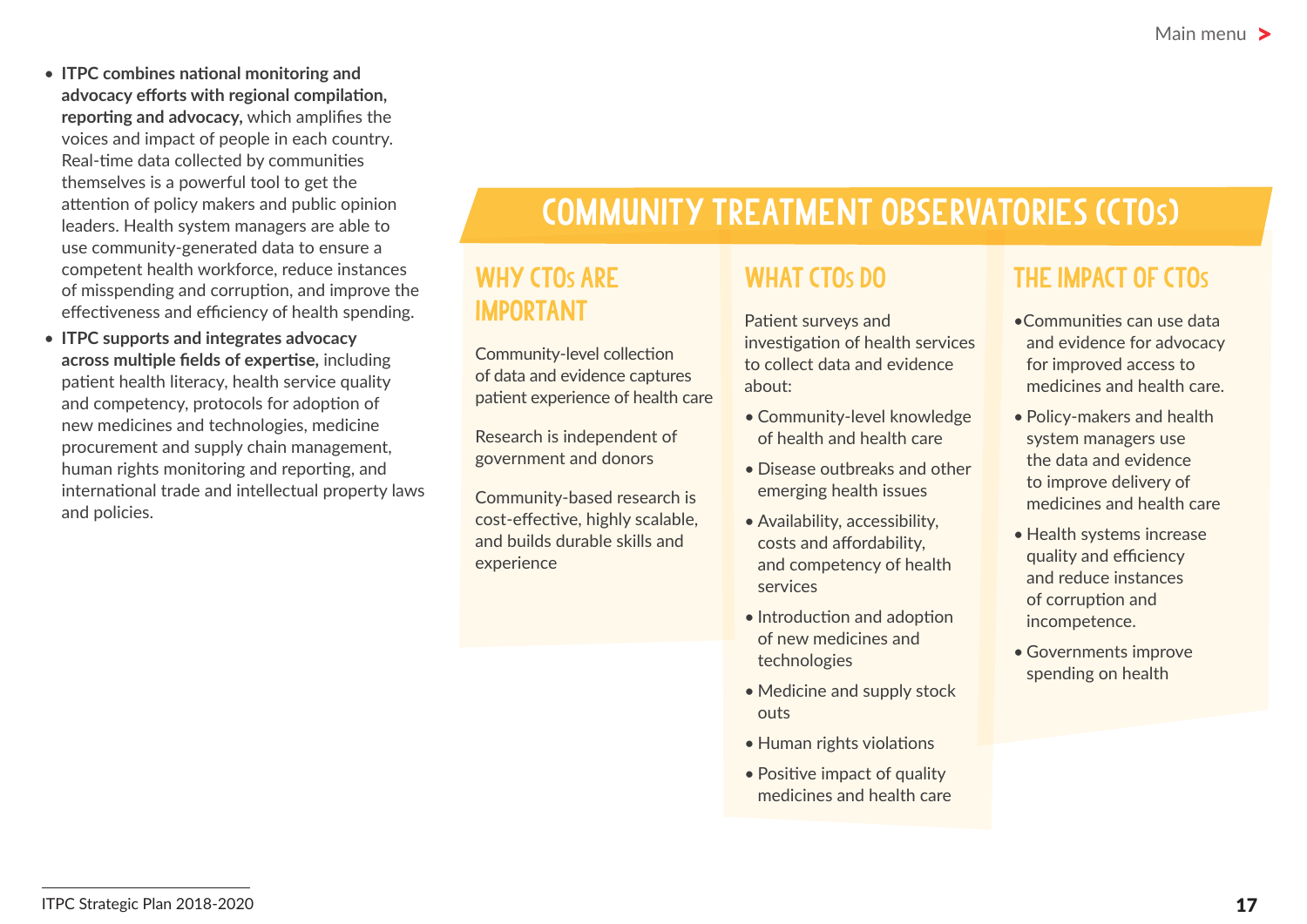#### WHAT WE WILL DO

ITPC will support a global activist network, consisting of partner organizations, global and regional coalitions, and individual treatment activists, to support community-level monitoring of health services and mobilization of communities to hold governments accountable to public health commitments.

#### ACTION

In at least 20 countries, build the foundation for community treatment observatories through: engaging stakeholders, establishing a strategy and structure for each country, creating database and data collection and analysis systems, and training of community research teams.

#### Help to launch and, where necessary,

sustain community treatment observatories in 10 countries.

#### Actively produce reports and other

communications to summarise data and evidence, including through visuals and stories, from multiple countries at a regional and global level.

#### Link people through online communication

tools, including listservs and social media groups, through which they can discuss treatment access needs, priorities, and strategies.

#### **RESULTS**

Community observatories are established and operating in most regions of the world, including Eastern Africa, West Africa, the Middle East and North Africa, South Asia, Eastern Europe and Central Asia, and Latin America and the Caribbean.

Community-generated data collection and research is conducted on accessibility of treatments and health services for HIV, TB, hepatitis C, and other life-threatening health issues.

Treatment access information is made available and updated quarterly about medicines pricing, importation policies, and barriers to affordable health care, especially for HIV, TB, HCV, and other life-threatening conditions.

On-line activist dialogue is facilitated in five languages (English, Spanish, Russian, French, and Arabic) about use of data and evidence in advocacy about treatment access needs, priorities, and strategies.